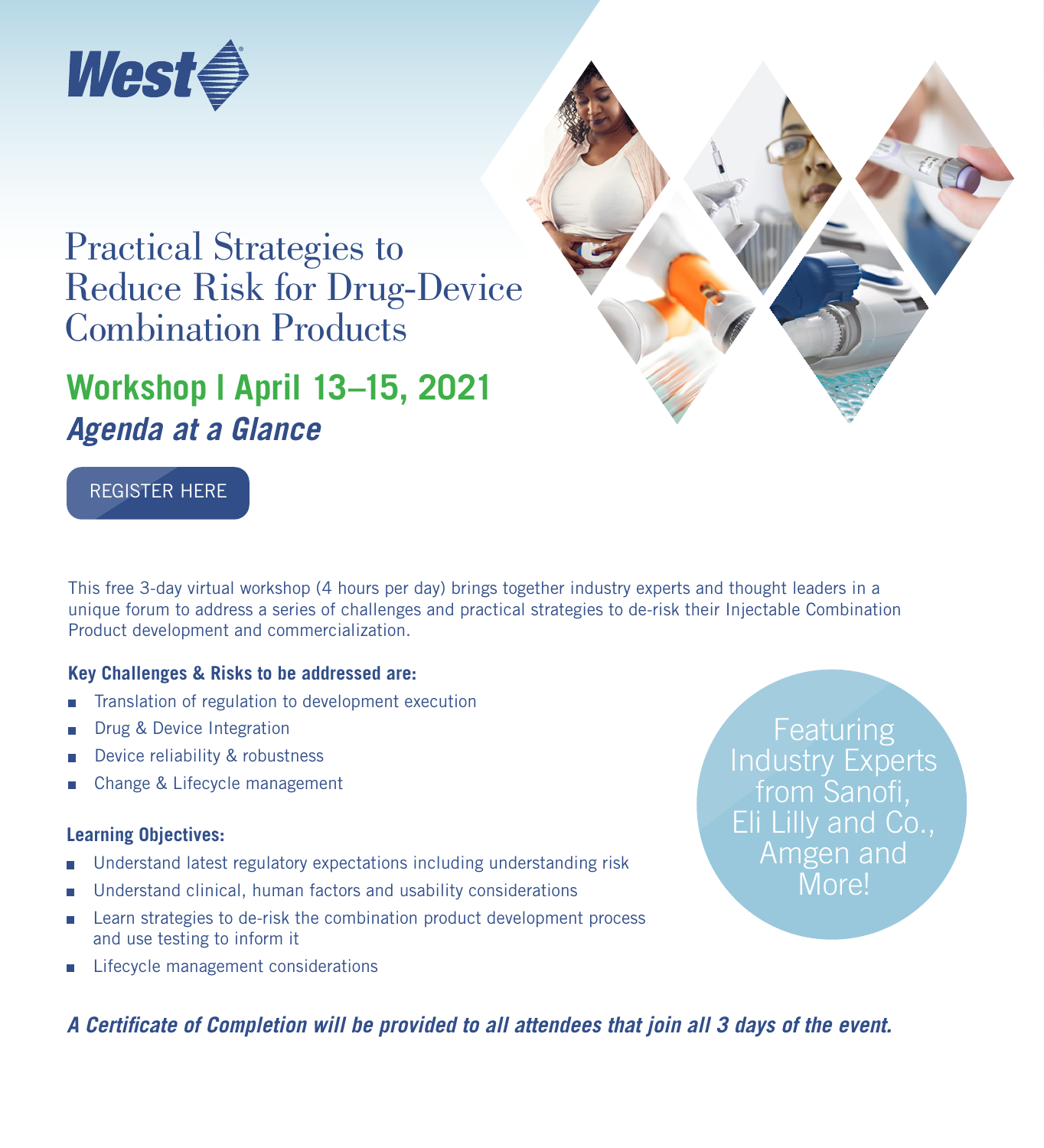

# **Tuesday** April 13, 2021

### **The New Landscape:**

Changing Regulatory and Patient Needs

| 10:00 AM  | <b>Welcome</b><br><b>Erin O'Brien</b> Vice President, Integrated Marketing, West                                                                                                                                                               |
|-----------|------------------------------------------------------------------------------------------------------------------------------------------------------------------------------------------------------------------------------------------------|
| 10:10 AM  | <b>Dynamic Regulatory Environment of Drug-Device Combination Products</b><br><b>Diane Paskiet</b> Director of Scientific Affairs, West                                                                                                         |
| 10:45 AM  | <b>Combination Products Dictionary and Thesaurus</b><br>Susan Neadle MS, BS, FAAO, DEx & PE BB, Executive Director,<br>Combination Products & Medical Devices Regulatory Affairs, Amgen                                                        |
| 11:00 AM  | <b>Combination Products Risk Management</b><br><b>Susan Neadle</b> MS, BS, FAAO, DEx & PE BB, Executive Director,<br>Combination Products & Medical Devices Regulatory Affairs, Amgen                                                          |
| 11:30 AM  | Q&A                                                                                                                                                                                                                                            |
| 11:45 AM  | <b>Break</b>                                                                                                                                                                                                                                   |
| 12:15 PM  | <b>Biologics Combination Products Necessitate Integrated Development</b><br><b>Combining Molecule, Formulation, Process and Device Design</b><br>Atul Saluja Senior Director and Head,<br><b>Biologics Drug Product Development US, Sanofi</b> |
| 12:45 PM  | <b>From Discovery to Lifecycle Management -</b><br><b>Developability Assessment and Device Feasibility</b><br>Atul Patel Vice President, Devices and Delivery Systems, West                                                                    |
| $1:15$ PM | <b>Considerations for Clinical Outcomes of Combination Products</b><br>Allison Radwick R.Ph., Ph.D., Manager, Scientific Affairs, West                                                                                                         |
| 1:45 PM   | Q&A                                                                                                                                                                                                                                            |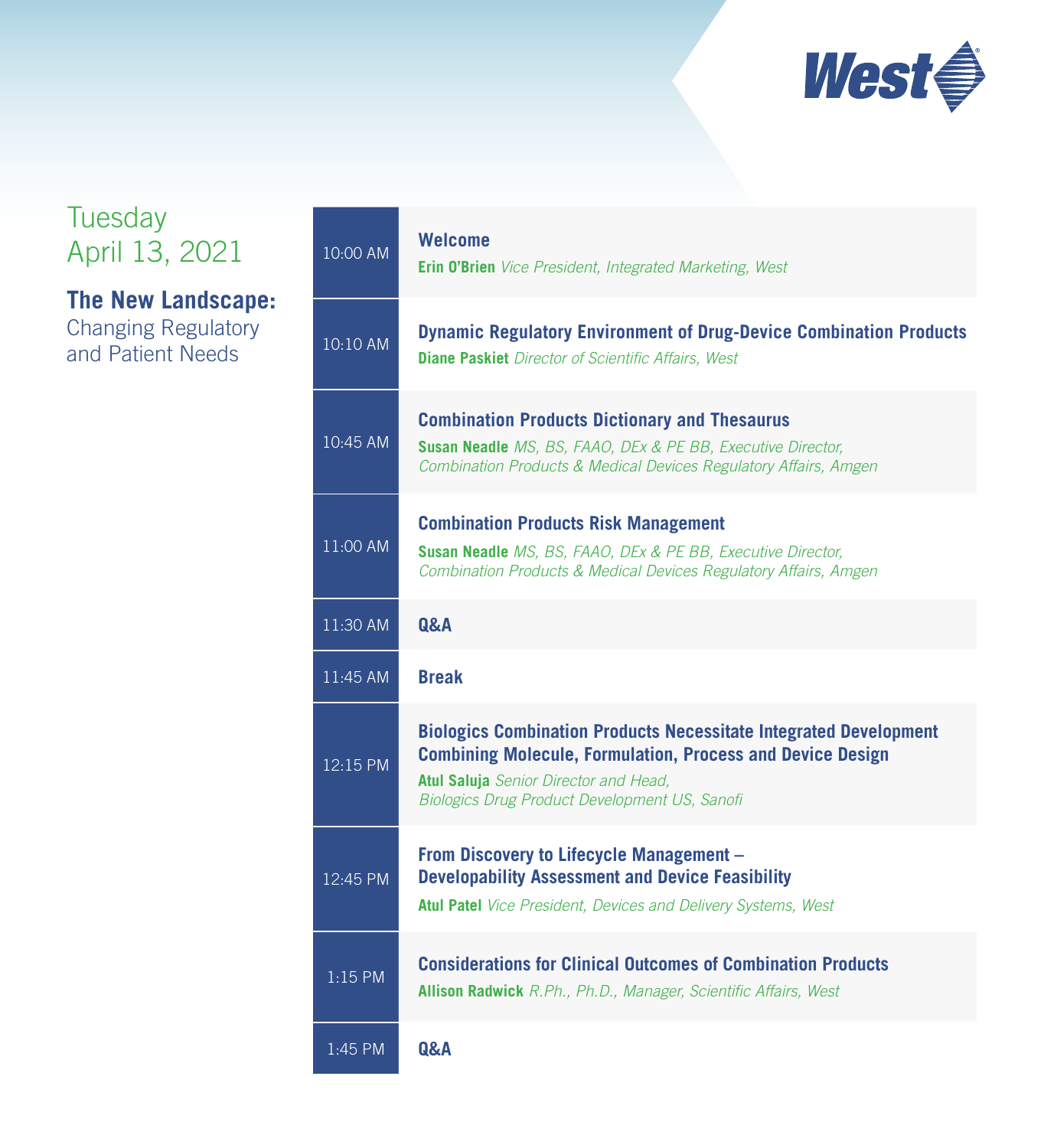

# **Wednesday** April 14, 2021

### **Technical Strategy:**

Development Considerations for Combination Products

| 10:00 AM   | <b>Welcome</b><br><b>Erin O'Brien</b> Vice President, Integrated Marketing, West                                                                                       |
|------------|------------------------------------------------------------------------------------------------------------------------------------------------------------------------|
| $10:05$ AM | The Importance of Human Centered Approach to Product Development<br><b>Binita Bhattacharya</b> Manager, User Response and Patient Experience, West                     |
| 10:30 AM   | A Risk-based Approach to the Development of an Injectable<br><b>Combination Product</b><br>Fran DeGrazio Chief Scientific Officer, West                                |
| 11:00 AM   | <b>Analytical Considerations for Combination Products</b><br><b>Jennifer Riter</b> Senior Director, Business and Technical Operations,<br>Services and Solutions, West |
| 11:30 AM   | Q&A                                                                                                                                                                    |
| 11:45 AM   | <b>Break</b>                                                                                                                                                           |
| 12:15 PM   | <b>Biological Evaluation of Drug-device Combination Products</b><br><b>Cheryl Stults</b> Principal at C & M Technical Consulting, LLC                                  |
| 12:45 PM   | <b>Extractables and Leachables Approach to Combination Products</b><br>Doug Kiehl Research Advisor, Eli Lilly and Co.                                                  |
| $1:15$ PM  | <b>Combination Product Functional Suitability Assessments</b><br><b>Daniel Bantz</b> Manager, Scientific Communications, Self-Injection Systems, West                  |
| 1:45 PM    | Q&A                                                                                                                                                                    |